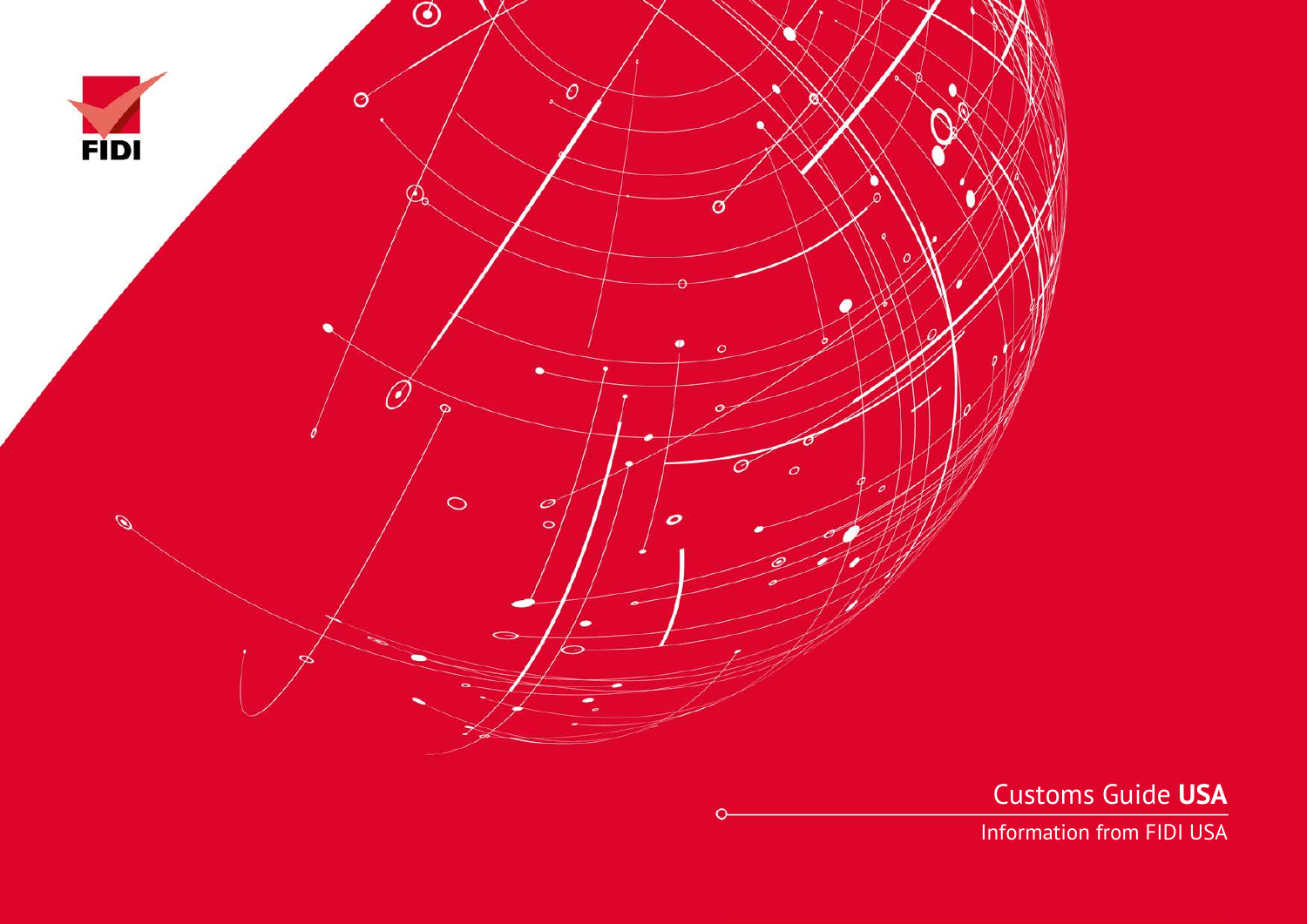## **Customs guide** USA

## **The global quality standard for international moving.**

The FAIM label is your global assurance for a smooth, safe and comprehensive relocation process.



| <b>GOODS</b>         | <b>DOCUMENTS REQUIRED</b>                                                                                                                                                                                                                                                                                                                                                                                                                                                                                                                                           | <b>CUSTOMS PRESCRIPTIONS</b>                                                                                                                                                                                                                                                                                                                                                                                                                                                                                                                                                                                                                                                                                                                                                                                                                                                                                                                                                                                                              | <b>REMARKS</b>                                                                                                                                                                                                                                                                                                                                                                                                                                                                                                                                                                                                                                                                                                                                                                                                                                                                                                                                                                                                                                                                          |
|----------------------|---------------------------------------------------------------------------------------------------------------------------------------------------------------------------------------------------------------------------------------------------------------------------------------------------------------------------------------------------------------------------------------------------------------------------------------------------------------------------------------------------------------------------------------------------------------------|-------------------------------------------------------------------------------------------------------------------------------------------------------------------------------------------------------------------------------------------------------------------------------------------------------------------------------------------------------------------------------------------------------------------------------------------------------------------------------------------------------------------------------------------------------------------------------------------------------------------------------------------------------------------------------------------------------------------------------------------------------------------------------------------------------------------------------------------------------------------------------------------------------------------------------------------------------------------------------------------------------------------------------------------|-----------------------------------------------------------------------------------------------------------------------------------------------------------------------------------------------------------------------------------------------------------------------------------------------------------------------------------------------------------------------------------------------------------------------------------------------------------------------------------------------------------------------------------------------------------------------------------------------------------------------------------------------------------------------------------------------------------------------------------------------------------------------------------------------------------------------------------------------------------------------------------------------------------------------------------------------------------------------------------------------------------------------------------------------------------------------------------------|
| <b>Removal Goods</b> | $\blacksquare$ Copy of visa.<br>Copy of passport.<br>U.S. Customs Form 3299 (Importer's<br>Declaration).<br>• U.S. Customs Service Supplemental<br>Declaration for Unaccompanied Personal<br>and Household Effects.<br>• Inventory of goods in English.<br>• Please do not use the terms<br>'Miscellaneous' or 'Contents Unknown' on<br>the inventory.<br>• If 'PBO' is listed - must have descriptive<br>of item.<br>Ocean Bill of Lading or AWB.<br>Stamped I-94 form for non-residents (if<br>applicable).<br>• Power of Attorney form (POA)<br>ISF submissions. | ISF must be filed 24 hrs prior to vessel<br>loading at last foreign port (requirements<br>valid for all types of moves):<br>U.S. Customs may add exam holds on<br>household goods shipments which show<br>no ISF in Customs AMS system.<br>A filed ISF is only viewable by U.S.<br>Customs if it is correctly submitted<br>according to the published ISF guidelines.<br>• Please have your U.S. customs broker /<br>agent confirm the ISF submission is valid.<br>Duty free if removal goods consist of used<br>household effects which have been in the<br>owner's use and possession abroad for at<br>least one year, and which will keep on being<br>used by the owner in the new residence.<br>B/L (including Express Bills of Lading) must<br>include the following information for<br>container movements to the USA:<br>• Name of the owner of the goods.<br>• Never include DOB / SSN / Passport# on<br>any AWB or BL.<br>Address, city, state at origin.<br>Address, city, state at destination.<br>Express B/L is recommended. | Shipper must have arrived in U.S. by the<br>time the goods arrive. Failure to comply will<br>result in clearance delays and possible<br>additional charges at the port.<br>Air Waybills and Ocean Bills of Lading for<br>shipments entering USA are to be consigned<br>to the property owner, NOT the Destination<br>Agent.<br>Consignment instructions:<br>• Please advise all appropriate staff of this<br>important requirement to avoid delays<br>and additional charges in clearing<br>imports consigned to agents in USA.<br>Contact your local agent if you need<br>additional information.<br>" In the Shippers box: full name,<br>address, city, postal code and country<br>of property owner.<br>In the Consignee box: full name,<br>address, city and state (2 letter code)<br>with postal code of the property owner<br>(if new home/delivery address is not<br>available then use Employer's address<br>or alternate contact address).<br>Notify Party: The forwarder and<br>customs broker name, address, city,<br>state, postal code, telephone email<br>and fax number. |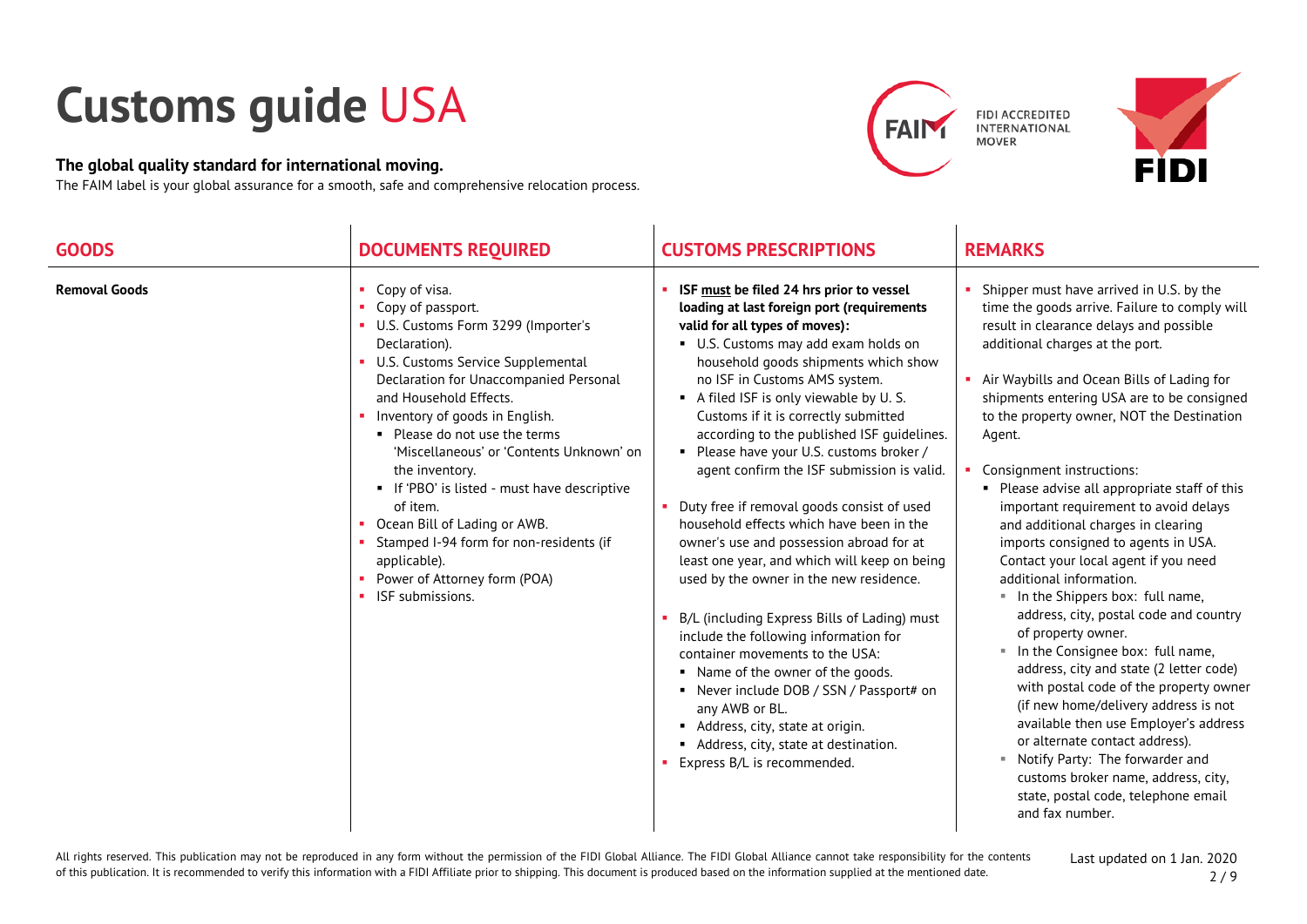| <b>GOODS</b>                                                                   | <b>DOCUMENTS REQUIRED</b>                                                                                                                                                                                                                                                                                  | <b>CUSTOMS PRESCRIPTIONS</b>                                                                                                                                                                                                                                                                               | <b>REMARKS</b>                                                                                                                                                                                                                                                                                                                                                                                                                                                                   |
|--------------------------------------------------------------------------------|------------------------------------------------------------------------------------------------------------------------------------------------------------------------------------------------------------------------------------------------------------------------------------------------------------|------------------------------------------------------------------------------------------------------------------------------------------------------------------------------------------------------------------------------------------------------------------------------------------------------------|----------------------------------------------------------------------------------------------------------------------------------------------------------------------------------------------------------------------------------------------------------------------------------------------------------------------------------------------------------------------------------------------------------------------------------------------------------------------------------|
| Diplomatic goods - U.S. Citizen returning from<br>diplomatic assignment abroad | • Same as "Removal Goods"                                                                                                                                                                                                                                                                                  | Same as "Removal Goods"<br>Duty Free Entry - However, exams are<br>possible.                                                                                                                                                                                                                               |                                                                                                                                                                                                                                                                                                                                                                                                                                                                                  |
| Diplomatic goods - non-U.S. citizen beginning<br>diplomatic posting in the U.S | $\blacksquare$ DS-1504<br>(https://www.state.gov/ofm/customs/1504/).<br>POA.<br>Inventory of goods in English.<br>• Ocean bill of Lading or AWB.                                                                                                                                                           | Duty free entry X-ray examination /<br>Inspection is possible.<br>BL should ALWAYS state "diplomatic<br>shipment - (name of Embassy/Org.)".<br>Alcohol and new items are permitted to be<br>imported duty/tax free.                                                                                        | • All exams are possible; diplomats are not<br>exempt from X-ray or physical inspection.<br>• Importer's U.S. Consulate or United Nations<br>Mission's Office must initiate the request for<br>free diplomatic entry (DS-1504).<br>A shipment belonging to a diplomatic<br>importer should not arrive at the port of<br>entry prior to the diplomat's start date at<br>his/her U.S. office. The DS-1504 cannot be<br>applied for prior to the diplomat's official<br>start date. |
| Items owned less than 1 year                                                   | Separate declaration on 3299 Part IV D.<br>$\mathbf{u}$                                                                                                                                                                                                                                                    | Subject to U.S. duties / fees.                                                                                                                                                                                                                                                                             | • Need itemized list with description, value &<br>country of manufacture.                                                                                                                                                                                                                                                                                                                                                                                                        |
| <b>Inheritance</b>                                                             | Relevant extract of the will or death<br>certificate.<br>• Copy of inventory.<br>• Letter of inheritance from the inheritor.<br>3299, Supp Dec, PP, Visa, Inventory, POA                                                                                                                                   | No duty if the inheritor writes a letter<br>confirming that he grew up with the items<br>and that these were in his immediate<br>household.<br>If the items were not in the inheritor's<br>immediate household while he was growing<br>up: subject to duties/fees.                                         | • If deceased is U.S. citizen and items are<br>traveling as part of his/her estate, items are<br>entitled to enter U.S. duty-free. Consign to<br>the shipper / new owner of goods.                                                                                                                                                                                                                                                                                               |
| <b>Works of Art, Antiques</b>                                                  | Antiques require production of a certificate<br>of antiquity showing approximate date of<br>production.<br>U.S. Customs has the right to order<br>antiques to U.S. Customs appraisers'<br>stores for an independent appraisal.<br>However N/A if owned for 1 year,<br>personal use only, shipped with HHG. | Articles must be at least 100 years old to be<br>considered antique and admitted duty free.<br>Works of art are duty free if they constitute<br>part of household goods removal, possessed<br>by owner for at least one year and are not<br>intended for resale (only applicable if not<br>HHGS shipment). | If owned by shipper for at least 1 year and<br>are for personal use only, no proof of<br>antiquity is required.                                                                                                                                                                                                                                                                                                                                                                  |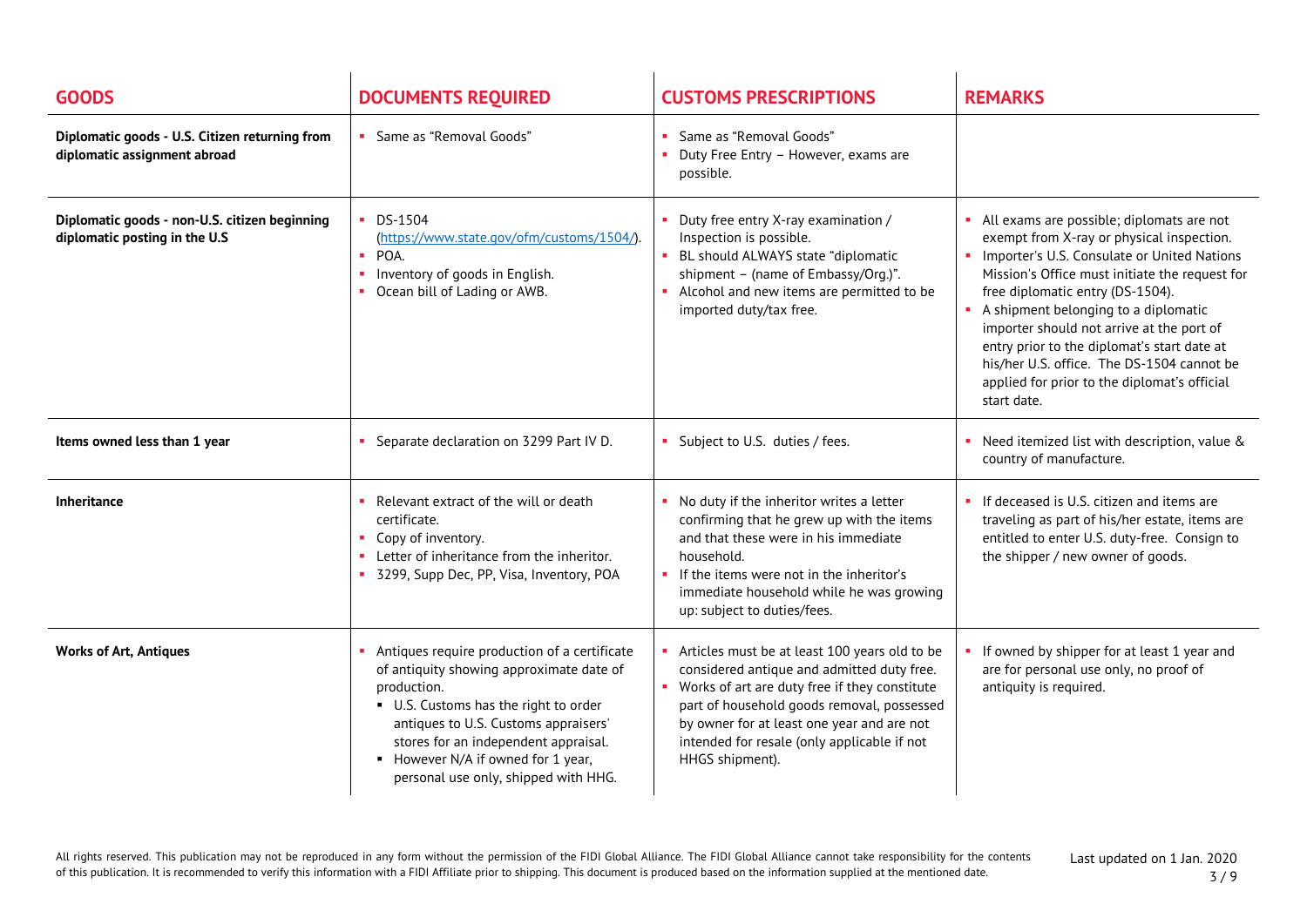| <b>GOODS</b>                                                                                              | <b>DOCUMENTS REQUIRED</b>                                                                                                                                                                                                                                                                                                                                                                                                                                                                                                                                                                      | <b>CUSTOMS PRESCRIPTIONS</b>                                                                                                                                                                                                                                                                                                                                                                                                                                                                                                                                                                                            | <b>REMARKS</b>                                                                                                                                                                                                                                                                                                                                                                                                                                                                                                                                                                                                                                                                                                                      |
|-----------------------------------------------------------------------------------------------------------|------------------------------------------------------------------------------------------------------------------------------------------------------------------------------------------------------------------------------------------------------------------------------------------------------------------------------------------------------------------------------------------------------------------------------------------------------------------------------------------------------------------------------------------------------------------------------------------------|-------------------------------------------------------------------------------------------------------------------------------------------------------------------------------------------------------------------------------------------------------------------------------------------------------------------------------------------------------------------------------------------------------------------------------------------------------------------------------------------------------------------------------------------------------------------------------------------------------------------------|-------------------------------------------------------------------------------------------------------------------------------------------------------------------------------------------------------------------------------------------------------------------------------------------------------------------------------------------------------------------------------------------------------------------------------------------------------------------------------------------------------------------------------------------------------------------------------------------------------------------------------------------------------------------------------------------------------------------------------------|
| Jewellery and precious metal                                                                              | • No separate docs required unless owned less<br>than 1 year.                                                                                                                                                                                                                                                                                                                                                                                                                                                                                                                                  | Silverware and ornaments are duty free<br>when imported as part of normal household<br>goods (HHGs).                                                                                                                                                                                                                                                                                                                                                                                                                                                                                                                    | • DO NOT SHIP WITH HHGS.                                                                                                                                                                                                                                                                                                                                                                                                                                                                                                                                                                                                                                                                                                            |
| <b>Computers / Electronic equipment</b>                                                                   | • See removal goods.                                                                                                                                                                                                                                                                                                                                                                                                                                                                                                                                                                           |                                                                                                                                                                                                                                                                                                                                                                                                                                                                                                                                                                                                                         | • If owned at least 1 year (and not for resale)<br>- no special requirements.                                                                                                                                                                                                                                                                                                                                                                                                                                                                                                                                                                                                                                                       |
| Motor Vehicles including Motorcycles and<br>trailers - NON CONFORMING to US DOT/EPA<br><b>Regulations</b> |                                                                                                                                                                                                                                                                                                                                                                                                                                                                                                                                                                                                | To determine if 'Conforming or Non-<br>Conforming', send documents listed below<br>and do not ship without prior approval.<br><b>EXCEPTIONS</b><br>Non-U.S. diplomat clears U.S. Customs<br>via Form DS1504, or<br>Non-U.S. military personnel assigned<br>in U.S., or<br>" Trade shows, displays, racing vehicles<br>etc. or<br>" If vehicle is over 25 years old.                                                                                                                                                                                                                                                     | • Do not ship.                                                                                                                                                                                                                                                                                                                                                                                                                                                                                                                                                                                                                                                                                                                      |
| Motor vehicles including motorcycles, and<br>trailers - CONFORMING to US DOT/EPA<br><b>Regulations</b>    | Proof of ownership (copy of US Title or<br>Vehicle Registration in importer's name).<br>Name listed on proof of vehicle ownership<br>must match the consignee on the BL.<br>• Copy of U.S. Title, Certificate of Origin,<br>Vehicle Registration or letter from<br>Manufacturer's U.S. Representative stating<br>that vehicle was originally manufactured to<br>meet U.S. Environmental Protection Agency<br>and Department of Transportation<br>standards.<br>Required for ALL vehicles:<br>DOT HS-7 (box 2A if meet all<br>regulations).<br>• EPA 3520-1 (box B if meet all<br>regulations). | Vehicle must be free of all dirt / debris<br>(including engine).<br>If purchased outside of the US:<br>■ current rate of duty is 2.5% of value<br>appraised by Customs.<br>• within one year of importing, the Bill of<br>Sale is required.<br>more than one year ago, pro-forma<br>invoice is required (ask your broker/agent<br>for a template, if needed).<br>Vehicles 25 or more years old are exempt<br>from Environmental protection Agency and<br>Department of Transportation standards.<br>If vehicle is over 25 years each form has an<br>exempt box to check, however completed<br>forms are still required. | • If vehicle was purchased outside of the US,<br>but has not been previously registered in<br>U.S. by the importer, Customs will require<br>photos of the certified labels (found on<br>engine plate and door frames) to confirm<br>conformity, in addition to the proof of<br>ownership and the copy of US title/<br>certificate of origin<br>• If engine and vehicle were manufactured to<br>meet all U.S. regulations, engine/door<br>should carry a certified label stating such.<br>Photo evidence of that label plus the 2<br>required forms attesting those facts are<br>sufficient for import.<br>Returned U.S. vehicles - copy of previously<br>stamped US Title is sufficient.<br>• Non-conforming vehicles SHOULD NOT be |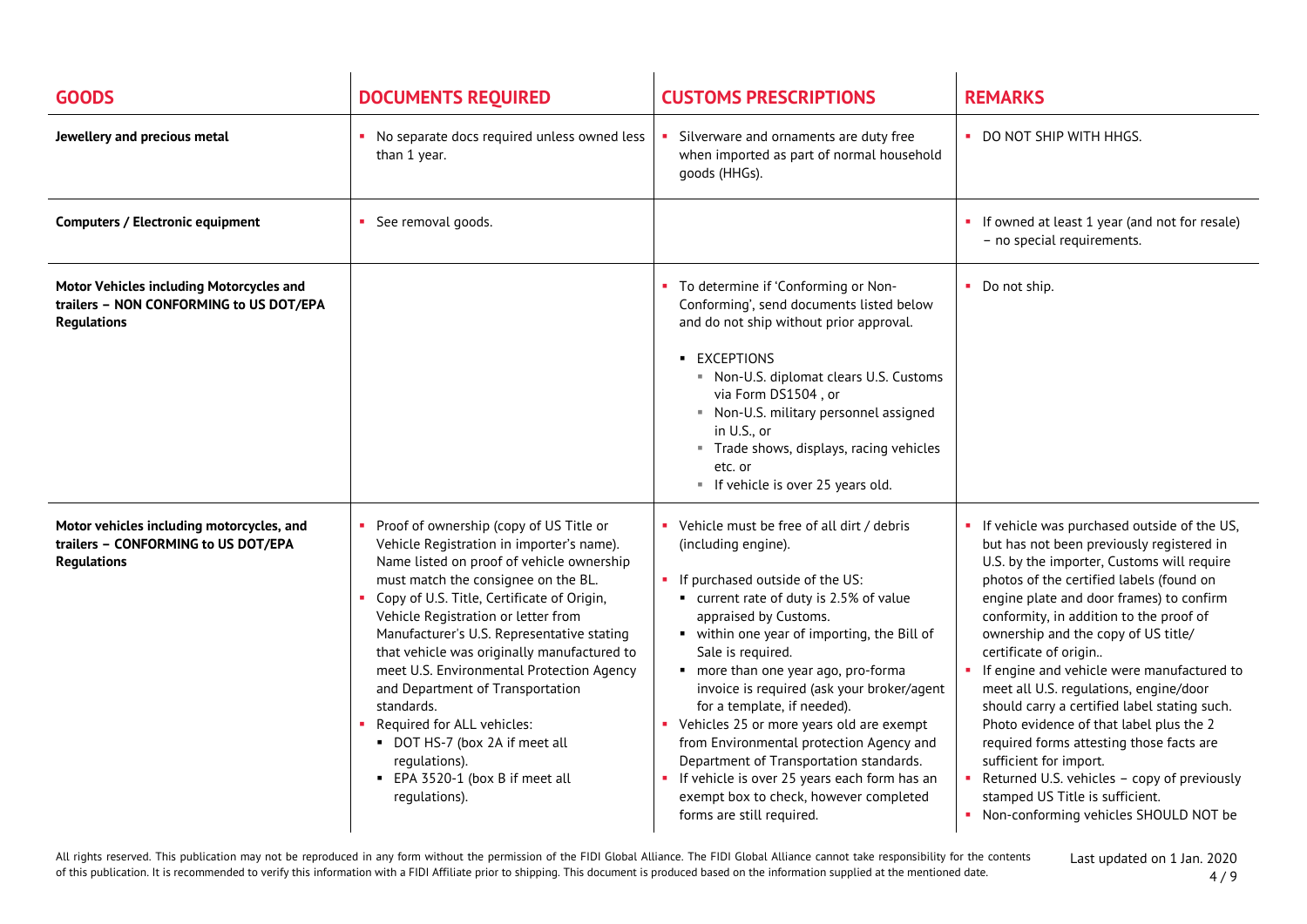| <b>GOODS</b>                             | <b>DOCUMENTS REQUIRED</b>                                                                                                                                                                                                                                                                                                                                                                                                                      | <b>CUSTOMS PRESCRIPTIONS</b>                                                                                                                                                                                                                                                                                                                                                                                                                                                                                                   | <b>REMARKS</b>                                                                                                                                                                                                                                                                                                                           |
|------------------------------------------|------------------------------------------------------------------------------------------------------------------------------------------------------------------------------------------------------------------------------------------------------------------------------------------------------------------------------------------------------------------------------------------------------------------------------------------------|--------------------------------------------------------------------------------------------------------------------------------------------------------------------------------------------------------------------------------------------------------------------------------------------------------------------------------------------------------------------------------------------------------------------------------------------------------------------------------------------------------------------------------|------------------------------------------------------------------------------------------------------------------------------------------------------------------------------------------------------------------------------------------------------------------------------------------------------------------------------------------|
|                                          |                                                                                                                                                                                                                                                                                                                                                                                                                                                |                                                                                                                                                                                                                                                                                                                                                                                                                                                                                                                                | shipped to the U.S.                                                                                                                                                                                                                                                                                                                      |
| <b>Boats with engines</b>                | Not subject to above emission rules: Form -<br>EPA 3520-21.                                                                                                                                                                                                                                                                                                                                                                                    | Duty free if part of household goods, owned<br>at least one year and not for re-sale.                                                                                                                                                                                                                                                                                                                                                                                                                                          | Boats without engines - see Removal<br>Goods.                                                                                                                                                                                                                                                                                            |
| Hoverboard                               |                                                                                                                                                                                                                                                                                                                                                                                                                                                | Prohibited.<br>US officially bans hoverboard import since<br>March 16th, 2016. An import of hoverboards<br>will have to be on a temporary basis with a<br>bond posted.                                                                                                                                                                                                                                                                                                                                                         | For more information, consult:<br>https://www.iata.org/whatwedo/cargo/dg<br>r/Documents/small-lithium-battery-<br>powered-vehicles.pdf<br>http://www.phmsa.dot.gov/hazmat/safety<br>-alert-transportation-of-hoverboards-<br>Lithium-battery-powered-vehicles<br>http://gizmodo.com/us-officially-bans-<br>hoverboard-imports-1765273203 |
| Wine and alcoholic beverages             | • For states that allow legal entry:<br>• Descriptive inventory;<br>" Type i.e.: White Wine / Bourbon * Size<br>of Bottle * Alcohol Content * Value per<br>Bottle. Inventory should state, "For<br>Personal Use Only".<br>Must include:<br><b>III</b><br>Manufacturer's name and address<br><b>Production Address</b><br>FDA Code<br>Type of Packaging<br><b>Brand Name</b><br>Quantity<br>■ Value of Alcohol<br>State Permit may be required. | Subject to various rates of duty and taxes.<br>For diplomatic imports, there is no<br>restriction on quantity imposed by US<br>Customs, as long as the alcohol collection is<br>not intended for re-sale and is for personal<br>use of the diplomat and his or her family<br>only. However, the State Department is<br>entitled to impose quantitative restrictions<br>based on a reciprocal basis with certain<br>countries. Check with your country's<br>embassy whether quantitative restrictions<br>apply before shipping. | Check with final destination state for the<br>laws that apply.<br>Strongly discourage the importing of wine<br>and alcoholic beverages. Some states<br>prohibit entry and Customs will confiscate.<br>In other cases, importation will increase the<br>time, cost and exams of the customs<br>clearance process.                         |
| Food / Pantry-Goods / Dry-Goods (spices) |                                                                                                                                                                                                                                                                                                                                                                                                                                                | Since May 6, 2009 the Food and Drug<br>Administration (FDA) requires the<br>submission to FDA of prior notice of food,<br>including animal feed that is imported or<br>offered for import into the United States.<br>Prior notice be submitted to FDA<br>electronically via either the U.S. Customs                                                                                                                                                                                                                            | The link to information of prior notice and<br>this rule changes is:<br>http://www.cfsan.fda.gov/~pn/cpgpn7.html<br>Omitting to provide the authorities with the<br>required information may result in delays,<br>fines or even seizure of the shipment by the<br>government.                                                            |

All rights reserved. This publication may not be reproduced in any form without the permission of the FIDI Global Alliance. The FIDI Global Alliance cannot take responsibility for the contents of this publication. It is recommended to verify this information with a FIDI Affiliate prior to shipping. This document is produced based on the information supplied at the mentioned date.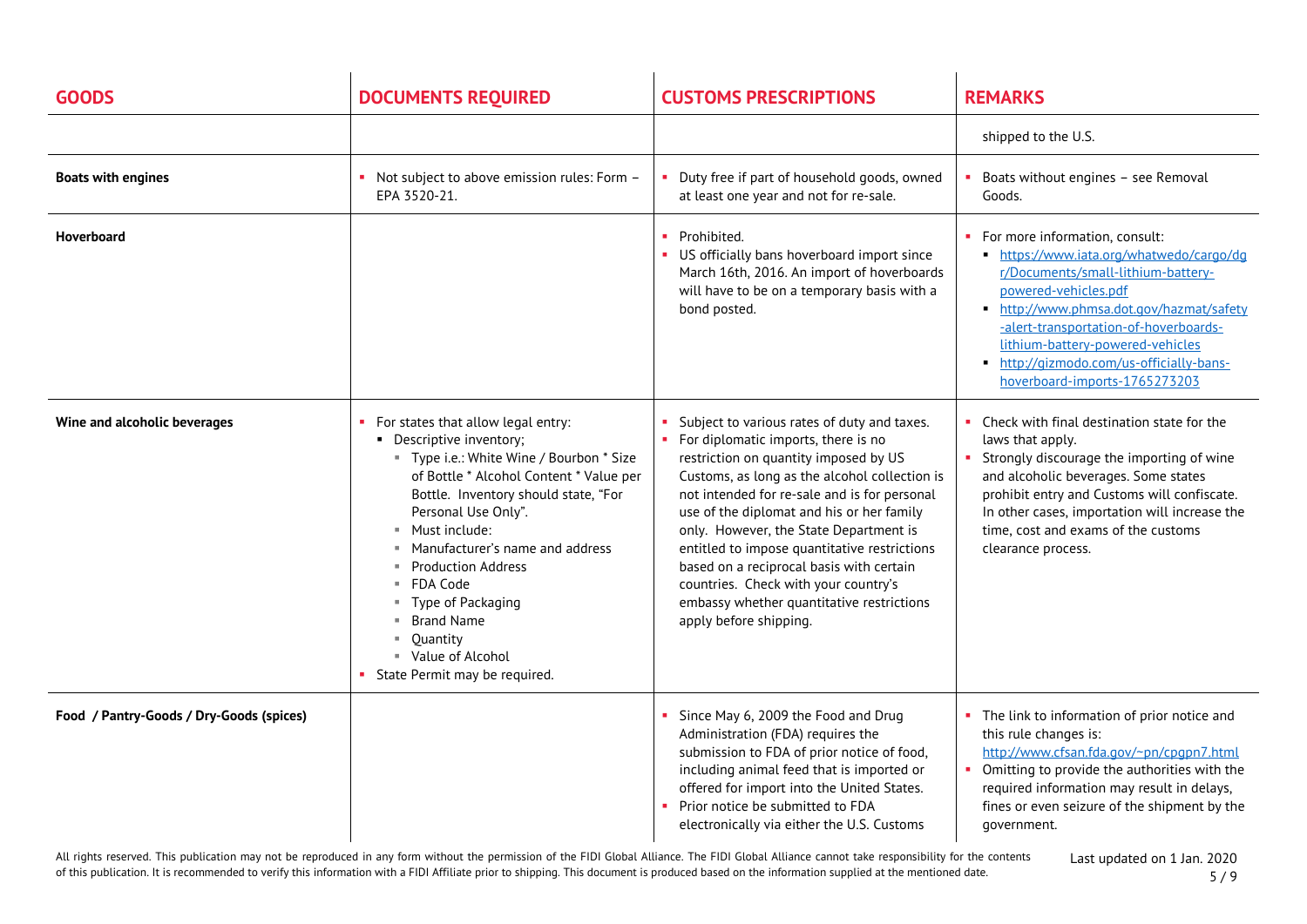| <b>GOODS</b>                        | <b>DOCUMENTS REQUIRED</b>                                                                                                        | <b>CUSTOMS PRESCRIPTIONS</b>                                                                                                                                                                                                                                                                                                                                                                                                                                                                                                                                                                                                                                                                                                                                                                                                                                                                                                                                                                                                                        | <b>REMARKS</b>                                                                                                                                                                                                                                                                                                                         |
|-------------------------------------|----------------------------------------------------------------------------------------------------------------------------------|-----------------------------------------------------------------------------------------------------------------------------------------------------------------------------------------------------------------------------------------------------------------------------------------------------------------------------------------------------------------------------------------------------------------------------------------------------------------------------------------------------------------------------------------------------------------------------------------------------------------------------------------------------------------------------------------------------------------------------------------------------------------------------------------------------------------------------------------------------------------------------------------------------------------------------------------------------------------------------------------------------------------------------------------------------|----------------------------------------------------------------------------------------------------------------------------------------------------------------------------------------------------------------------------------------------------------------------------------------------------------------------------------------|
|                                     |                                                                                                                                  | and Border Protection (CBP or Customs)<br>Automated Broker Interface (ABI) of the<br>Automated Commercial System (ACS) or the<br>FDA Prior Notice System Interface (FDA<br>PNSI).<br>The information must be submitted and<br>confirmed electronically as facially complete<br>by FDA for review no less than 8 hours (for<br>food arriving by water), 4 hours (for food<br>arriving by air or land/rail), and 2 hours (for<br>food arriving by land/road) before the food<br>arrives at the port of arrival.<br>Food imported or offered for import without<br>adequate prior notice is subject to refusal<br>and, if refused, must be held.<br>Shippers must provide the authorities with<br>advance notice of Human and Animal food<br>shipments.<br>This can be done by accessing the following<br>website:<br>http://www.fda.gov/oc/bioterrorism/bioact.h<br>tml<br>Once all the details of a shipment are<br>reported the FDA will provide a registration<br>number, which must be stated on all Bills of<br>Lading as well as Air Way Bills. | Rules apply to beverages as well as food.<br>• Recommendation: do not ship food with<br>household goods.<br>• Food can cause additional exams and<br>delays, which ends with increased costs.<br>• However if food is included, it can be<br>processed through clearances, but may<br>cause added expense or delays.                   |
| <b>Plants and seeds</b>             |                                                                                                                                  | Prohibited.<br>٠                                                                                                                                                                                                                                                                                                                                                                                                                                                                                                                                                                                                                                                                                                                                                                                                                                                                                                                                                                                                                                    |                                                                                                                                                                                                                                                                                                                                        |
| <b>Firearms and dangerous goods</b> | Any firearms acquired overseas require<br>approved U.S. Alcohol, Tobacco & Firearms<br>(ATF) permit before importing to the U.S. | ATF Permit 6 can take months to obtain.<br>Do not ship any firearms without permit in<br>×<br>hand.<br>Same person can import firearms purchased<br>by importer in the U.S. back to the U.S.<br>provided firearms were registered with U.S.<br>Customs before being exported from the<br>United States. CBP Form 4455 or CBP Form<br>4457.                                                                                                                                                                                                                                                                                                                                                                                                                                                                                                                                                                                                                                                                                                          | • Do not ship firearms with Household Goods<br>- ship separate via firearms dealer.<br>Explosives and other dangerous goods are<br>either prohibited or require special permits.<br>• If US Citizen exports firearms should file<br>4455 or 4457 w/ US Customs - use this for<br>re-entry permission.<br>• Not recommended for import. |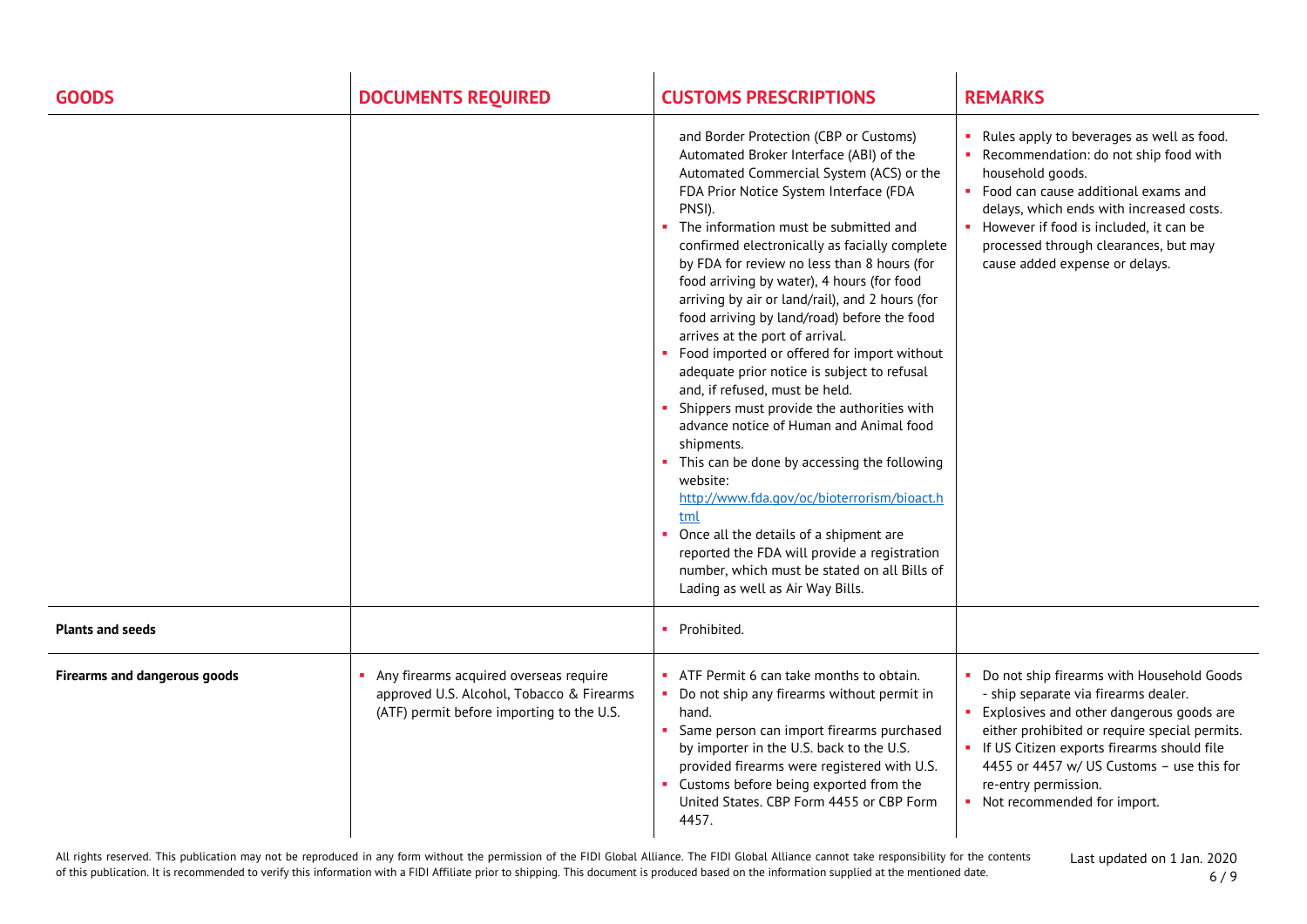| <b>GOODS</b>                                                                 | <b>DOCUMENTS REQUIRED</b>                                                                                                  | <b>CUSTOMS PRESCRIPTIONS</b>                                                                                                                                                                                                                                                                                                                                                                                                                                                                                                                                                                                                                                                                                                                                                                                                                                                                                                                                                                                                               | <b>REMARKS</b>                                                                                                                                                                                                                                                                                                                                                                                                                                                                                                                                                                                                                                                                                                  |
|------------------------------------------------------------------------------|----------------------------------------------------------------------------------------------------------------------------|--------------------------------------------------------------------------------------------------------------------------------------------------------------------------------------------------------------------------------------------------------------------------------------------------------------------------------------------------------------------------------------------------------------------------------------------------------------------------------------------------------------------------------------------------------------------------------------------------------------------------------------------------------------------------------------------------------------------------------------------------------------------------------------------------------------------------------------------------------------------------------------------------------------------------------------------------------------------------------------------------------------------------------------------|-----------------------------------------------------------------------------------------------------------------------------------------------------------------------------------------------------------------------------------------------------------------------------------------------------------------------------------------------------------------------------------------------------------------------------------------------------------------------------------------------------------------------------------------------------------------------------------------------------------------------------------------------------------------------------------------------------------------|
| <b>Pets</b>                                                                  | • Proof of inoculation.                                                                                                    | Birds and exotic pets subject to quarantine<br>period.                                                                                                                                                                                                                                                                                                                                                                                                                                                                                                                                                                                                                                                                                                                                                                                                                                                                                                                                                                                     | Make prior telex arrangements with US<br>agent for meeting plane on arrival, clearing,<br>and kennel placement.                                                                                                                                                                                                                                                                                                                                                                                                                                                                                                                                                                                                 |
| Pornographic material, unprocessed furs, skins                               |                                                                                                                            | Importation prohibited.<br>• Ivory items are prohibited.                                                                                                                                                                                                                                                                                                                                                                                                                                                                                                                                                                                                                                                                                                                                                                                                                                                                                                                                                                                   | Fish and wildlife items are strongly<br>discouraged.<br>May require permits and exams.                                                                                                                                                                                                                                                                                                                                                                                                                                                                                                                                                                                                                          |
| Prescription Medicine / Over-The-Counter<br>Medicine (for personal use only) | Prescription medicines are allowed if<br>accompanied by a doctor's prescription and<br>no more than a 3 to 6 month supply. | Over the counter medicines are allowed in<br>reasonable quantities, to be shipped with<br>Household Goods.<br>Illegal drugs are prohibited.                                                                                                                                                                                                                                                                                                                                                                                                                                                                                                                                                                                                                                                                                                                                                                                                                                                                                                |                                                                                                                                                                                                                                                                                                                                                                                                                                                                                                                                                                                                                                                                                                                 |
| Fumigation of imported and exported wooden<br>materials                      |                                                                                                                            | The USA Government adopted ISPM-15<br>(International standards for Phytosanitary<br>Measures Publication 15: Guidelines for<br>Regulating Wood Packaging Material in<br>International Trade (aka NIFM-15) to<br>standardise the treatment of wood packing<br>materials used for the transport of goods.<br>Effective September 16, 2005, shipments<br>into or out of the USA in wooden packaging,<br>have to have a Seal, which certifies that the<br>shipment has received the required<br>treatment (HT) Heated Treatment (a<br>minimum wood core temperature of 56°C<br>for a minimum of 30 minutes) or Methyl<br>Bromide Treatment [the minimum<br>temperature should not be less than 10°C<br>and the minimum exposure time should not<br>fall below 16 hours]).<br>The wood packing material must be marked<br>in a visible location on each article, on at<br>least two opposite sides of the article with a<br>legible and permanent mark in black ink.<br>Labels and adhesives are not allowed.<br>The mark should be as follows: | This does not apply to wood packing<br>materials manufactured of:<br>Raw wood of 6 mm thickness or less.<br>• Processed wood produced by glue, heat<br>and pressure, or a combination thereof.<br>• Plywood sheets & agglomerated sawdust<br>sheet.<br>Oriented wooden fibre sheets.<br>• Sawdust & Wooden fibre.<br>• If you have questions, please contact agents<br>in the USA or consult the ISPM publication<br>$15$ at:<br>https://www.ippc.int/servlet/CDSServlet?status=<br>NDozNTlyNSZjdG5faW5mb192aWV3X3NpemU9<br>Y3RuX2luZmgfdmlld19mdWxsJjY9ZW4mMzM9K<br>iYzNz1rb3M~<br>Recommendation:<br>• Do not use burlap coverings/bags. They<br>will cause problems with USDA -<br>especially air shipments. |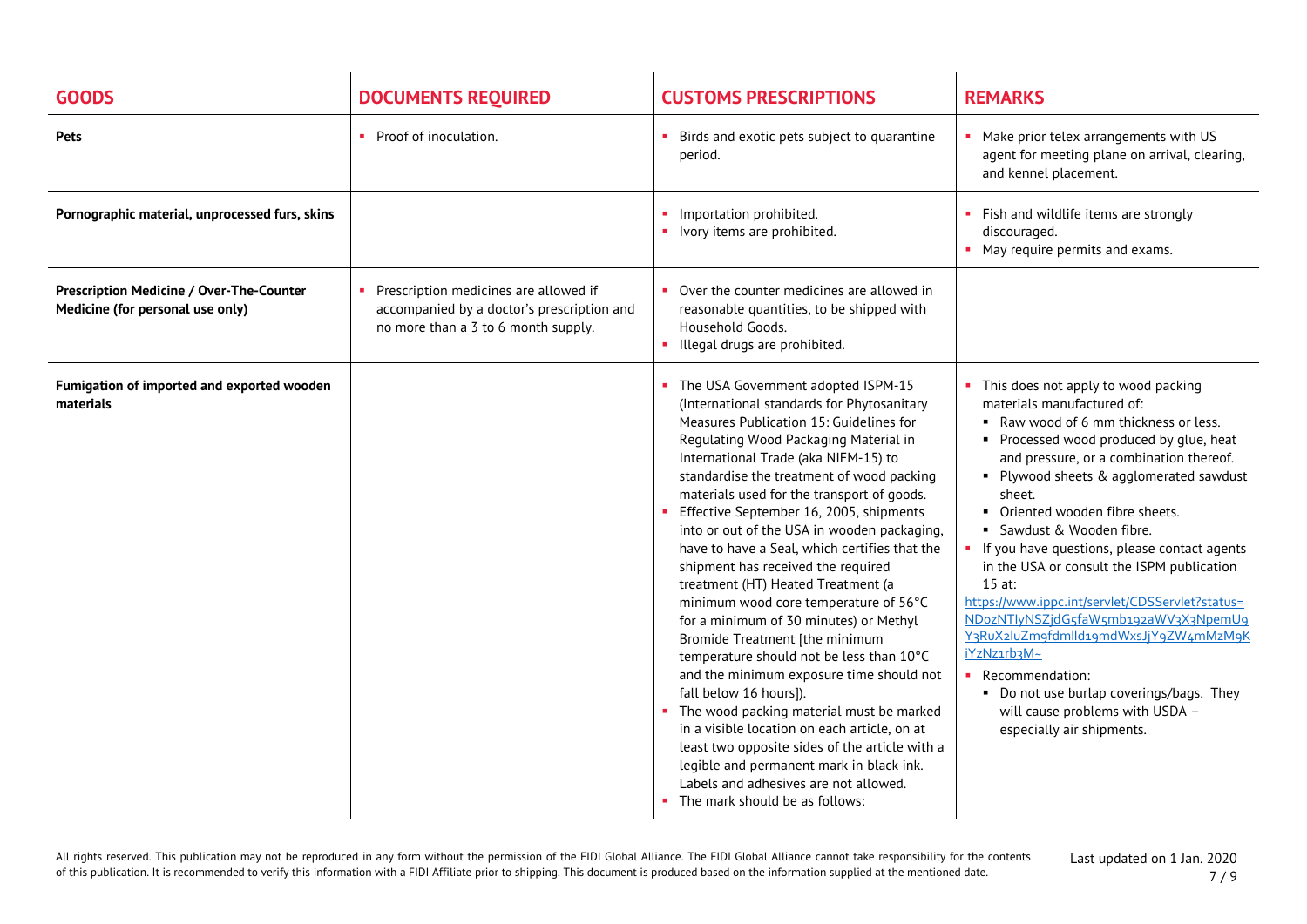| <b>GOODS</b> | <b>DOCUMENTS REQUIRED</b> | <b>CUSTOMS PRESCRIPTIONS</b>                                                                                                                      | <b>REMARKS</b> |
|--------------|---------------------------|---------------------------------------------------------------------------------------------------------------------------------------------------|----------------|
|              |                           | ĨШ<br>XX - 000<br>YY<br>• Where XX is the country code, 000 the<br>producer number, YY the treatment type,<br>and AAA the inspection agency logo. |                |